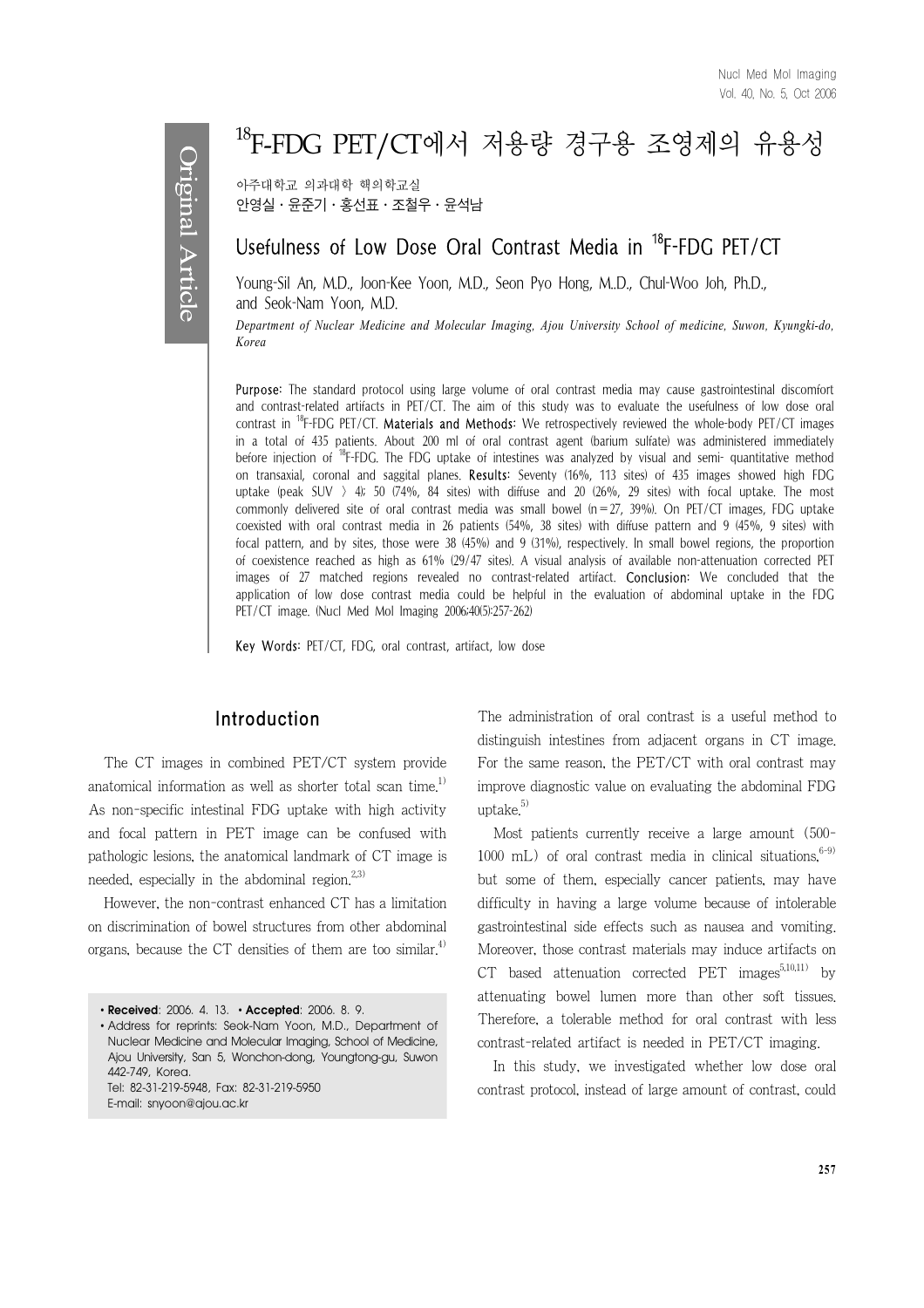be of benefit to interpretation of FDG uptake in gastrointestinal (GI) tracts.

## Materials and Methods

#### Patient population

From March to September 2004, the whole body PET/CT images were performed in a total of 533 patients. Of these, 86 patients were not able to apply oral contrast due to following reasons: 1) nausea and vomiting during administration of low dose oral contrast : 2 cases, 2) refuse because of experience GI discomfort on previous CT scan : 10 cases, 3) the patient's own clinical schedule, such as other medications or examinations on same day, which could be influenced by contrast : 74 cases. Therefore, a total of 435 patients were included in our study and their PET/CT images were retrospectively reviewed. There were 264 men and 171 women, and their mean age was 59 years (range 14-83). Most of patients were referred to evaluate suspected cancers or to screen for malignancy.

#### PET/CT protocol

After at least 4 hr fasting, all patients received 200 mL of 1.5% diluted barium sulfate suspension followed by 200mL water, immediately before receiving an intravenous administration of 370 MBq  $^{18}$ F-FDG. Patients with gastric cancer were required to have more water (500 mL) immediately before the start of CT scan for the purpose of better visualization of gastric wall. After 1 hr rest, CT data were acquired with the following parameters: tube-rotation time, 1 s per revolution; 120 kV; 70 mA; 7.5 mm per rotation and an acquisition time of 60.9 s for a scan length of 867 mm. Subsequently, 7 or 8 frames (3 min per frame) of emission PET data were acquired in a 2-dimensional mode. PET images were reconstructed using iterative reconstruction (ordered-subsets expectation maximization with 2 iterations and 30 subsets) with a field of view of 600 mm and a 5-mm slice thickness. CT-based attenuation correction was performed and standardized uptake value was calculated for injected dose and body weight.

#### Image Analysis

Two reviewers analyzed the whole body PET/CT

images visually. The reviewers were blinded to the diagnoses and clinical information. GI tracts were divided into the 6 sections: stomach, small bowel, ascending colon, transverse colon, descending colon, and recto-sigmoid colon. In those sections, we evaluated the pattern of FDG uptake in regions with significant FDG uptake (peak SUV  $\geq 4.0$ ) and classified these findings as focal and diffuse pattern. Then, we compared the distribution of FDG uptake with that of oral contrast. The regions, which high FDG uptake on PET images coexist with oral contrast media on CT images, was considered as matched, while if high FDG uptake did not coexist with oral contrast media, the regions were considered as mismatched.

All available non-attenuation corrected images (57%, 27/47) were reviewed to evaluate the contrast related artifacts. A contrast-related artifact was defined as the presence of apparently increased glucose metabolism on fused PET/CT compared with non-attenuation corrected images by visual analysis. Increment of FDG uptake on fused PET/CT was determined by comparison with those of adjacent bowels, which was not filled with oral contrast.

We performed the clinical follow-up of patients for 12 months to determine the feature of FDG uptake in the abdomen.

### **Results**

#### Distribution of FDG uptake by patients

Seventy (16%, 47 men, 23 women; age range =  $16-83$ years (mean =  $55.8$ )) of 435 patients showed highintensity FDG uptake in GI tracts. The clinical diagnoses of these patients were as followed: 20 lung cancers, 9

Table 1. Clinical Diagnoses of the 70 Patients

| Diagnoses of patients    | No. of patients |
|--------------------------|-----------------|
| Lung cancer              | 20              |
| Lymphoma                 | 9               |
| Stomach cancer           |                 |
| Head and neck cancer     | 5               |
| Breast cancer            | 3               |
| Rectal cancer            |                 |
| Cholangiocarcinoma       |                 |
| Prostate cancer          |                 |
| Bladder cancer           |                 |
| Cervix cancer            |                 |
| Screening for malignancy |                 |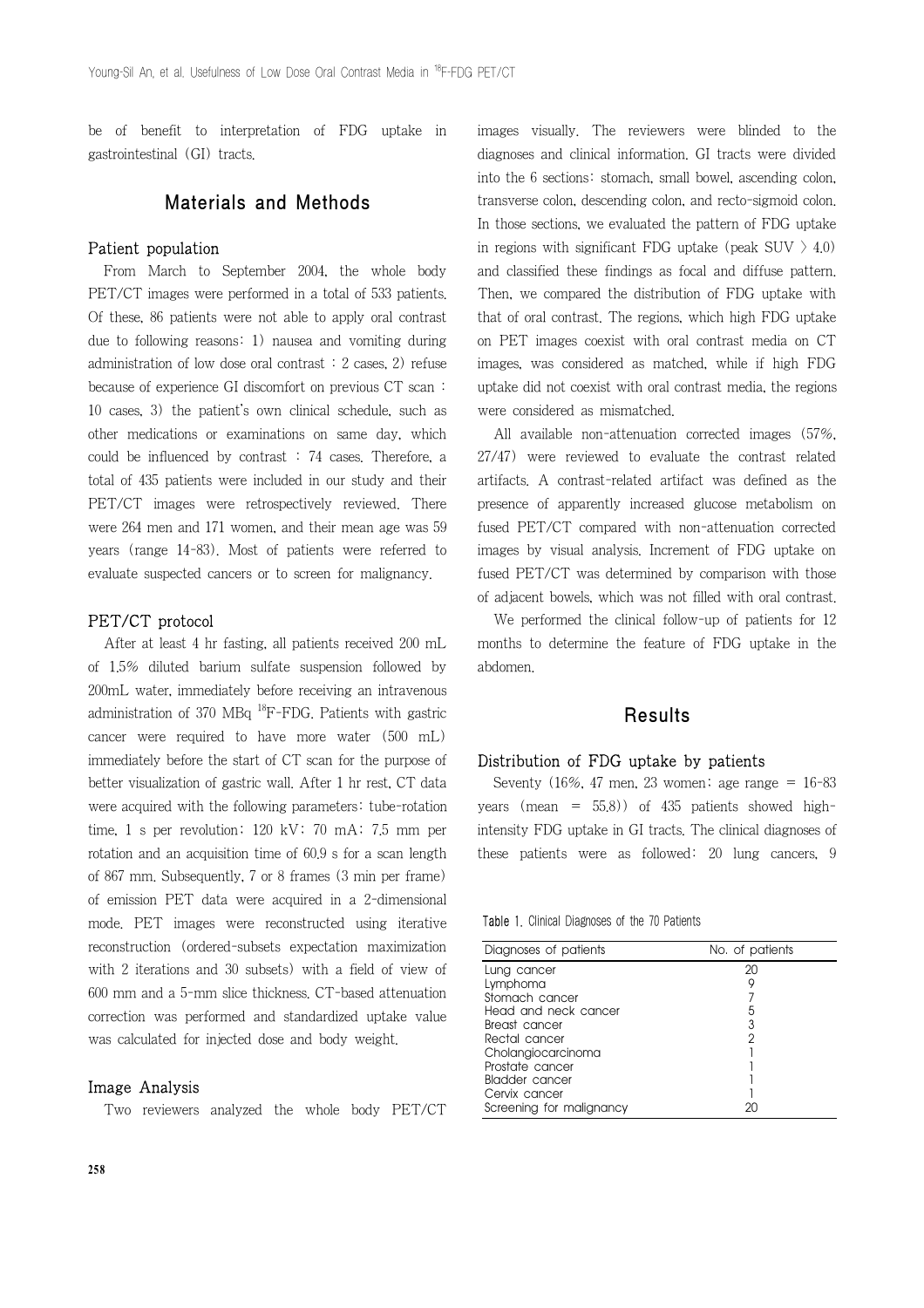lymphomas, 7 stomach cancers, 5 head and neck cancers (Table 1). In patients who had multiple sites of high-degree FDG uptake, the region with the highest SUV was chosen for analysis.

According to the pattern of FDG uptake, 50 patients (71%, 50/70) were considered to have diffuse FDG uptake and 20 (29%, 20/70) were considered to have focal uptake on PET images (Table 2). Of these, 50% coexisted with oral contrast media (matched regions); 45% for focal pattern and 52% for diffuse pattern (Table 3).

#### Distribution of FDG uptake by sites

A total of 113 regions showed high-intensity FDG uptake; 84 (74%, 84/113) diffuse and 29 (26%, 29/113) focal pattern (Table 2). Of these, 47 sites (42%, 9/29 for focal and 38/84 for diffuse pattern) were matched regions. Common sites of high FDG uptake were small bowel  $(n=55, 49\%)$ , ascending colon  $(n=24, 21\%)$ , sigmoid colon  $(n=16, 14\%)$  and descending colon  $(n=11, 10\%)$  in order of frequency (Table 4).

#### Table 2. Patterns of <sup>18</sup>F-FDG Uptake

|                         | By patients         | By sites             |
|-------------------------|---------------------|----------------------|
| Uptake pattern          | No $(\%)$           | No $(\%)$            |
| Focal<br><b>Diffuse</b> | 20(29%)<br>50 (71%) | 29 (26%)<br>84 (74%) |
| Total                   | 70 (100%)           | 113 (100%)           |

Table 3. Proportions of Matched and Mismatched Regions

#### Distribution of oral contrast media by sites

The most common distribution site of oral contrast media was small bowel  $(n=27, 39%)$ , and others were small bowel with transverse colon  $(n=6, 8%)$ , and small bowel with ascending and sigmoid colon  $(n=6, 8\%)$ (Table 5). Of 47 matched regions, the most frequently delivered site was small bowel  $(n=29, 61\%, 29/47)$  (Table 6).

#### Results of artifact evaluation

According to evaluation of available non-attenuation corrected images, there was no apparent uptake correlated with oral contrast in gastrointestinal lumen on CT-based attenuation correction image (Fig. 1).

## **Discussions**

The physiologic FDG uptakes in GI tract, which can be caused by intestinal peristaltic movement or secretion from mucosal, glandular structures, $4,6$ ) are often misinterpreted as the pathologic lesions of intestine or other abdominal organs in PET image. By introducing combined PET/CT system, it becomes easier to interpret those FDG uptakes compared with conventional PET system. However, CT also has a limitation on discrimination of intestinal structure from adjacent organs without the aid of contrast agents. Therefore, the use of oral contrast is accepted as essential

|                                  |                           | By patients             | By sites                 |                          |  |
|----------------------------------|---------------------------|-------------------------|--------------------------|--------------------------|--|
| Uptake pattern                   | Matched <sup>*</sup>      | Mismatched'             | Matched <sup>®</sup>     | Mismatched <sup>'</sup>  |  |
| Focal<br><b>Diffuse</b><br>Total | 9 (45%)<br>26 (52%)<br>35 | (55%)<br>24 (48%)<br>35 | 9(31%)<br>38 (45%)<br>47 | 20(69%)<br>46(55%)<br>66 |  |

.\*Matched: high <sup>18</sup>F FDG uptake coexisted with oral contrast media<br><sup>\*</sup> Mismatched: high <sup>18</sup>F FDG uptake without oral contrast media

|  |  |  |  |  |  |  | <b>Table 4.</b> Distribution of <sup>18</sup> F-FDG Uptake in Gastrointestinal Tract |  |
|--|--|--|--|--|--|--|--------------------------------------------------------------------------------------|--|
|--|--|--|--|--|--|--|--------------------------------------------------------------------------------------|--|

| Gastrointestinal<br>sections | No. of regions |         |            |  |  |
|------------------------------|----------------|---------|------------|--|--|
|                              | Focal          | Diffuse | Total      |  |  |
| Small bowel                  | 16             | 39      | 55 (49%)   |  |  |
| Ascending colon              |                | 20      | 24 (21%)   |  |  |
| Sigmoid colon                |                | 12      | 16(14%)    |  |  |
| Descending colon             |                |         | 11 (10%)   |  |  |
| Transverse colon             |                |         | ' (6%)     |  |  |
| Total                        | 29             | 84      | 113 (100%) |  |  |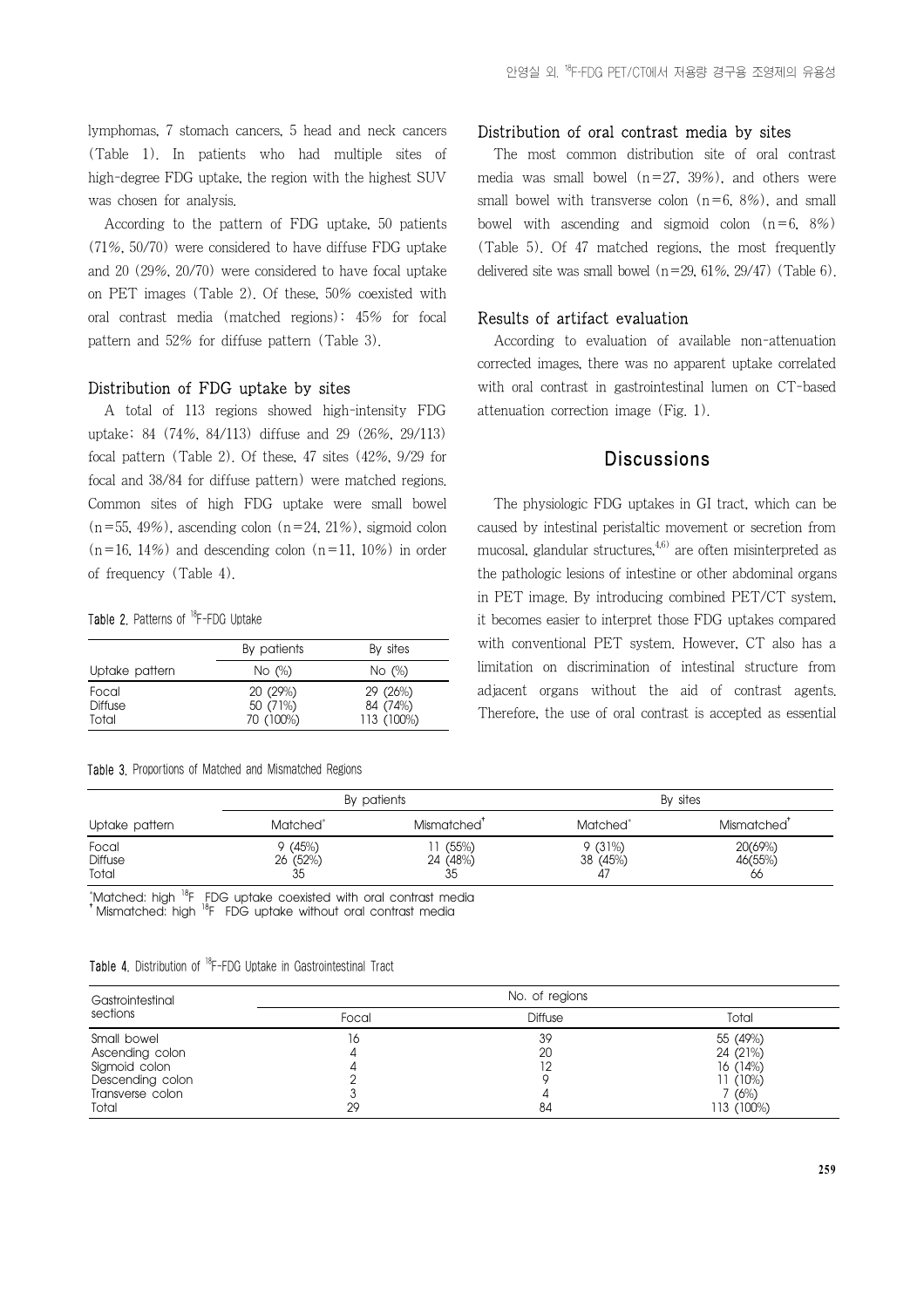|  |  |  |  |  | Table 5. Distribution of Bowel Opacification by Oral Contrasts |  |  |  |
|--|--|--|--|--|----------------------------------------------------------------|--|--|--|
|--|--|--|--|--|----------------------------------------------------------------|--|--|--|

| Gastrointestinal sections | No. of regions $(\%)$ | Gastrointestinal sections | No. of regions $(\%)$ |  |
|---------------------------|-----------------------|---------------------------|-----------------------|--|
| <b>SB</b>                 | 27 (39%)              | Stomach-SB                | 2(3%)                 |  |
| SB-T                      | 6(8%)                 | Sig                       | (1%)                  |  |
| SB-A-Sig                  | 6(8%)                 | Stomach-A-T               | (1%)                  |  |
| SB-A                      | 4 $(6%)$              | SB-A-D-Sig                | (1%)                  |  |
| Stomach-SB                | 3(5%)                 | Stomach-SB-D              | (1%)                  |  |
| SB-Sig                    | 2(3%)                 | SB-D-Sig                  | (1%)                  |  |
| Stomach-SB-A              | 2(3%)                 | T-D                       | (1%)                  |  |
| SB-D                      | 2(3%)                 | Stomach-SB-Sig            | (1%)                  |  |
| SB-A-D                    | 2(3%)                 | SB-A-T                    | (1%)                  |  |
| SB-A-T-D                  | 2(3%)                 | Stomach-SB-A-T-Sig        | (1%)                  |  |
| Stomach-SB-T              | 2(3%)                 | SB-A-T-Sig                | (1%)                  |  |

SB, small bowel; A, ascending colon; T, transverse colon; D, descending colon; Sig, sigmoid colon

Table 6. Distribution of Matched Regions in Gastrointestinal Tract

| Gastrointestinal<br>sections                                                                     |       | No. of regions |                                                             |
|--------------------------------------------------------------------------------------------------|-------|----------------|-------------------------------------------------------------|
|                                                                                                  | Focal | Diffuse        | Total                                                       |
| Small bowel<br>Ascending colon<br>Descending colon<br>Sigmoid colon<br>Transverse colon<br>Total |       | 23<br>38       | 29 (61%)<br>10(21%)<br>4(8%)<br>3(6%)<br>(4% )<br>47 (100%) |



**Fig. 1.** The presence of oral contrast is observed in small bowel on CT image (Fig TA, arrow) and there is apparently focal increased glucose metabolism on corrected PET image (Fig 1B, arrow). On fused PET/CT image, this focal FDG uptake is coexisted with oral contrast (Fig 1C, arrow). Non-attenuation corrected PET image demonstrates also increased FDG uptake in same area (Fig 1D, arrow) and we can conclude this uptake is not due to contrast-induced artifact.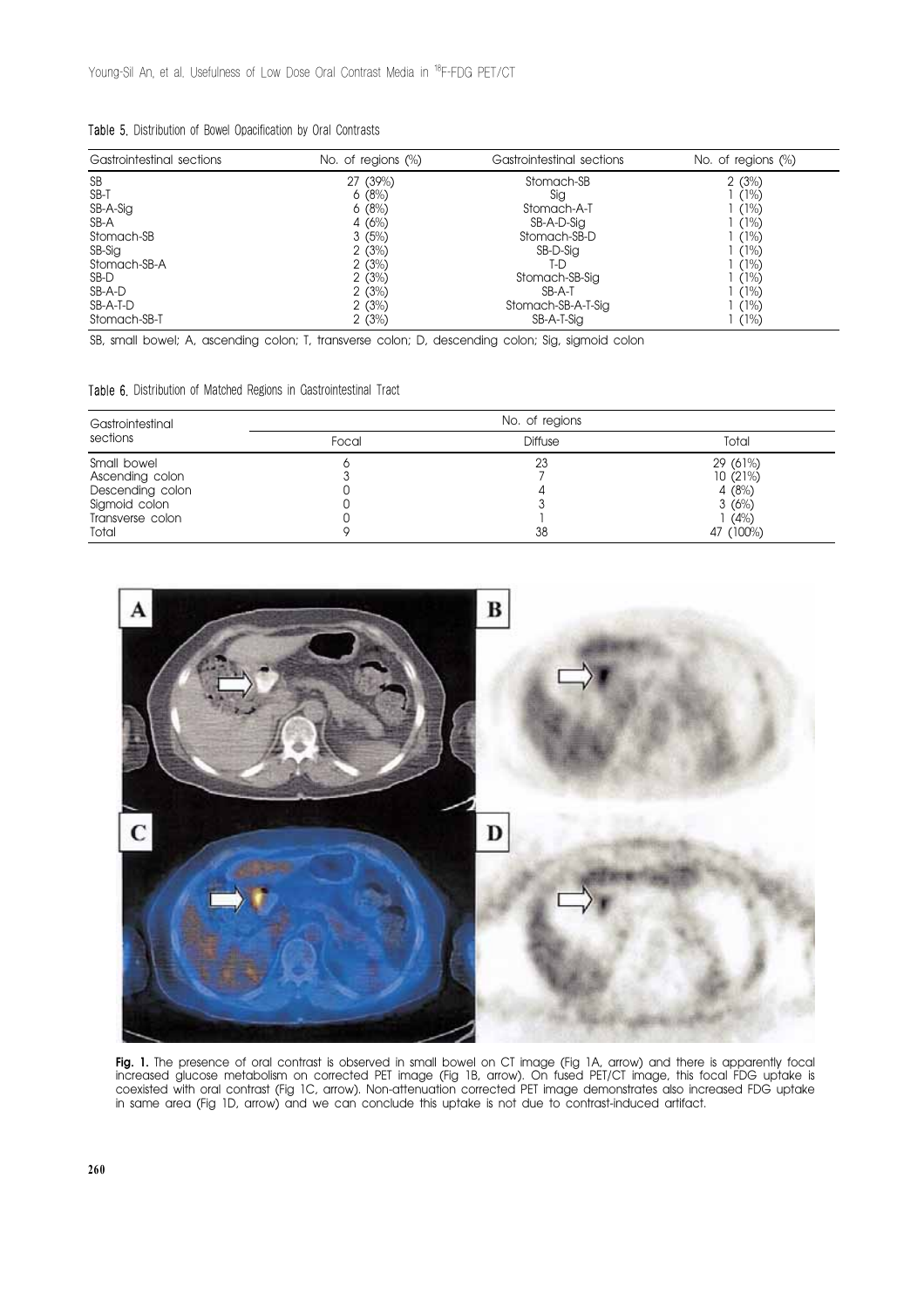procedure in abdominal CT and it may be necessary in PET/CT for the same reason.<sup>7)</sup>

In previous studies, they usually used 500-1000 mL of diluted oral contrast solutions, $4,12,13$  but that may cause GI discomfort and contrast-related artifacts on attenuationcorrected PET images. $4,5,14$ <sup>1</sup> Christian et al.<sup>5)</sup> showed that the artifactual foci appeared above a certain level of concentration in a dose-dependent manner and dropped after a peak activity. In another study, oral contrast agent on CT led to overestimation of PET attenuation coefficient from 2.5% to 26.2%, and their SUV error induced by CT-based attenuation correction ranged up to  $11.3\%$ <sup>4)</sup> For these reasons, we used only 200 mL diluted barium sulfate  $(= 3 g)$  with additional 200 mL water in this study.

As a result, our low dose protocol was well tolerable by cancer patients. During this study period, only a few patients (12/533, 2.2%), refused to take the oral contrast media or vomited because of GI discomfort, which was less than that in routine volume of contrast (overall 12% according to previous studies<sup>15,16)</sup>.

In this study, we reviewed the non-attenuation corrected images as well as attenuation-corrected images to identify the expected artifacts of oral contrast agent. However, there was no contrast-filled region showing more prominent FDG uptake after CT- based attenuation correction, which confirmed the lack of artifacts. Although only 27 non-attenuation corrected emission PET images of 47 matched cases were available because of earlier technical problem with data storage, we could conclude that low dose oral contrast agent was safe method in technical aspect at routine PET/CT. While there are a lot of experimental or clinical evidences that FDG uptake can be increased regularly or irregularly in the contrast-filled bowels, their clinical significance seems minimal. Similar to this result, a few previous investigations supported the use of oral contrast in PET/CT in that it did not cause clinically significant artifacts. $4,6,12$ )

Water-based negative contrast agents (not used in this study) can be alternative method in differentiating bowel loops from surrounding structures. Their advantage over positive oral contrast agents is that they do not effect on FDG uptake by increasing CT attenuation.<sup>10)</sup> A few recent studies<sup>17,18)</sup> revealed that negative oral contrast provided

excellent bowel distention without increasing FDG uptake, as was expected.

Concerning with the timing of contrast enhancement, while we used single administration at immediately before injection of  $^{18}$ F-FDG, they used 2 or 3 split administration including smaller volume on scanning table to enhance multiple segments of GI tract in other studies $12,13$ . However, split administration does not always guarantee whole intestinal enhancement. In this study, though we used single administration in all patients, oral contrast was seen through multiple segments (not whole intestines) in most images. In the images showing oral contrast in recto-sigmoid colon, stomach and duodenum were rarely enhanced, and vice versa.

In evaluating the usefulness of low dose oral contrast, we were interested in the focal pattern of FDG uptake in bowel regions, because focal physiologic uptake is more difficult to distinguish from pathologic one than diffuse uptake. As an example, focal FDG uptake is usually confused with lymph nodes in mesentery or other organs. The present study revealed that 20 patients (26%, 29 sites) had focal significant FDG uptake. If FDG uptakes were coexisted with oral contrast in CT image (matched), we could determine clearly that the lesions were in the lumen of the GI tract. In our study, the proportion of matched regions was 45% (9/20) for focal uptake pattern by patients, and 31% (9/29) by sites. This result sufficiently supported that it was well worth using small volume of oral contrast.

The most commonly delivered site of oral contrast media was small bowel (39%), which also was the most common matched region (61%) in this study. Therefore, we can conclude that low dose contrast protocol may facilitate identification of small bowels and interpretation of its FDG uptake in PET/CT. This result is also in accordance with that of Christian et al.<sup>5)</sup>, which suggested that well enhancement in the small bowel is more valuable than other GI region, because of especially difficulty to evaluate anatomical boundary in small bowel regions.

The limitation of this study is that clinical follow-up was the only way to confirm those significant FDG uptakes. Corresponding radiographic images or pathologic evaluations were rare because we reported all of those